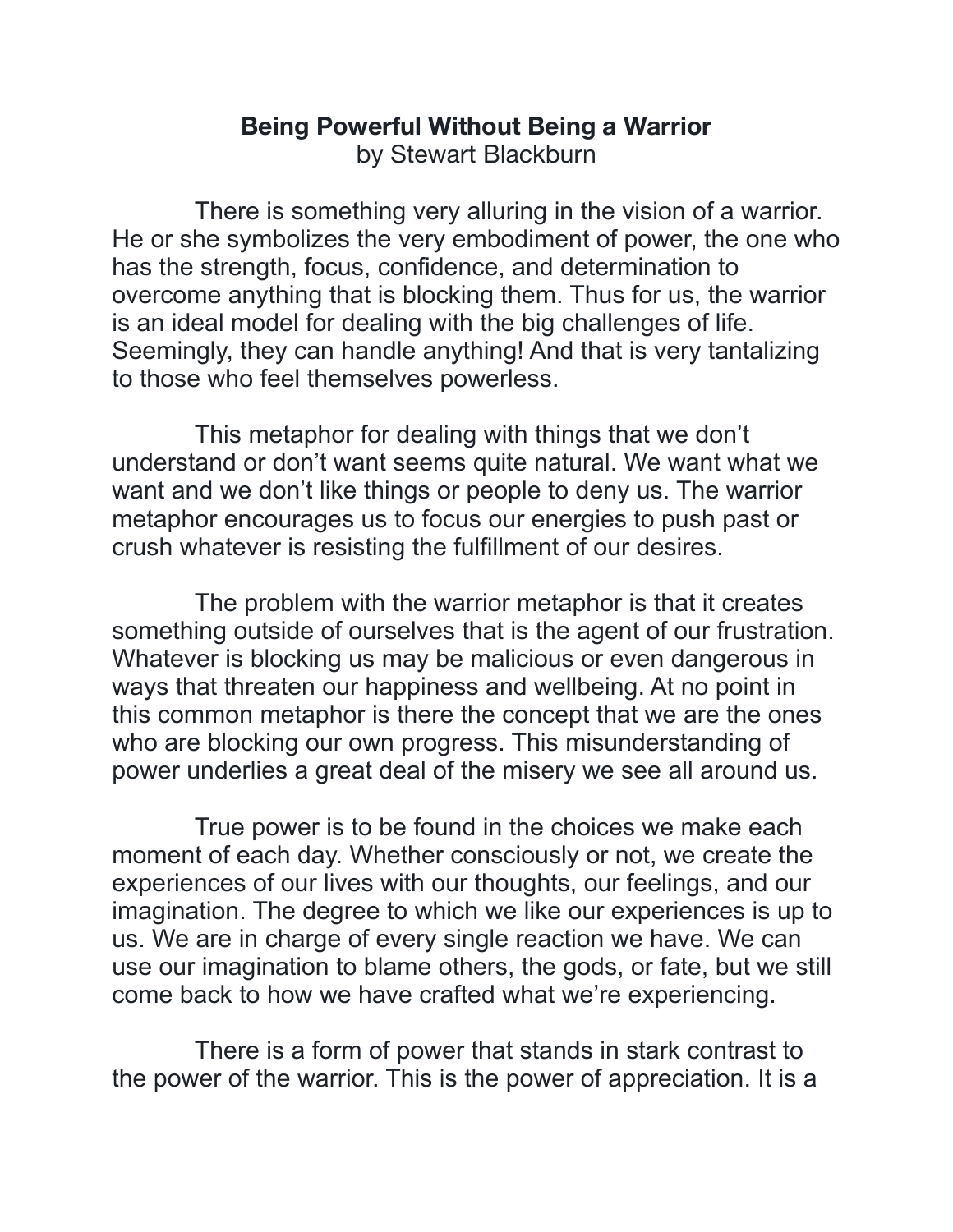vastly underrated power; so underrated that almost anything seems to be more powerful. However, let's take a look at the mechanics of power. It doesn't come directly from our will. It is a function of the energy we are holding, the vibration of our being, our inner vitality. These are all ways of talking about the underlying status of our consciousness.

 If we are feeling good and relaxed in the world, we can access our power easily. If we are distressed or angry, we drastically lose power. So to maximize our power, in general, we want to keep our vibration as high as possible at all times. Appreciation does that for us. Remembering who and what we love does that for us, as well. And remembering the pleasures that we anticipate enjoying in the fulfillment of our desires does this, too.

 This is a hugely different framework in which to operate than that of the warrior. The warrior, in preparing for combat, needs to protect himself from the opponent and this involves a level of fear. The overall vibration of fear is a great deal weaker than the vibration of love or appreciation.

Loving and appreciating doesn't mean not acting. Action is often called for. But to be as effective as possible, we need to access our higher powers as we act. We can't do that in a place of fear or anger. One of the most interesting aspects of the Japanese samurai was how well they knew that, even to the degree of walking away from sure victory if it involved being angry.

 While the warrior seems to have a handle on power, he is nonetheless not as powerful as the one who lets his high vibration do whatever protecting may seem necessary. Ultimately, the only thing that anyone really needs to protect oneself from is fear. Fighting fear with fear doesn't work. But intentionally staying in a vibration well above fear does work. And it works very well!